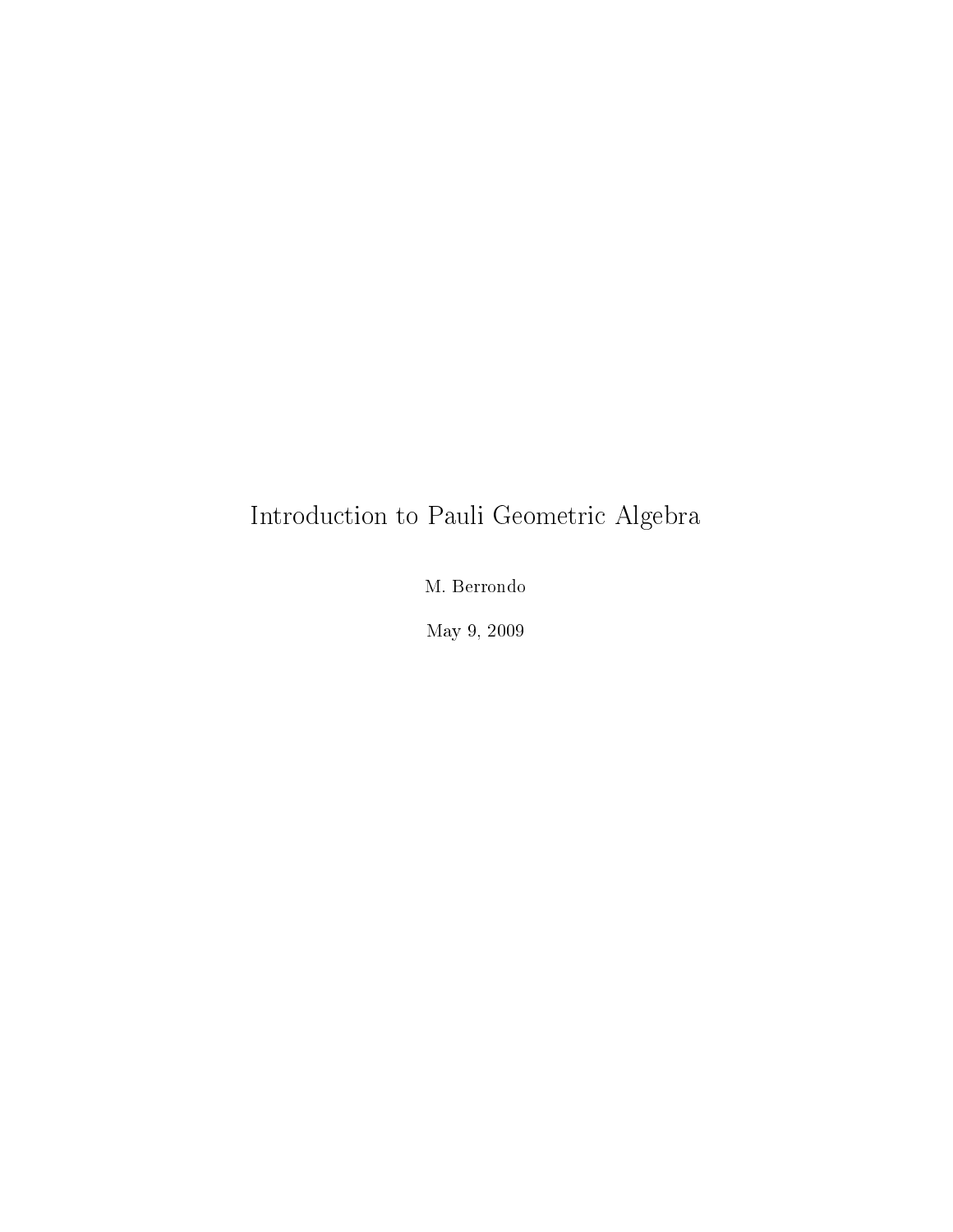# Pauli Algebra

#### Geometric Algebras

Geometric algebras (also called Clifford algebras) are used to endow physical spaces with a useful algebraic structure. By analyzing the physical system within this context, we can find alternate interpretations of the underlying physics. These can simplify computational problems in addition to giving us much more compact and clean notation. In most cases the results can be expressed in a coordinate free way, introducing an appropriate coordinate system only when necessary.

An algebra is constructed by providing a linear space with an additional binary operation called the *product* of the algebra. Although this product is usually non-commutative, it is distributive with respect to the linear space addition, and it is assumed to be associative for our case. With these rules, the idea of matrix multiplication immediately comes to mind. It will actually be useful to keep this picture in mind, as long as we conceive the algebra's sum and product in an abstract way. An additional essential condition for the algebra is closure with respect to its product, *i.e.* the complete algebra must contain all possible products of its elements. Again, in our matrix multiplication reference, this would imply choosing square matrices of fixed size: a product of two  $n \times n$  matrices is again an  $n \times n$  matrix – in addition to the fact that a linear combination of matrices is again a matrix.

Geometric algebras constitute a very specific instance of associative algebras. The constraint imposed on their structure allows us to give concrete geometric interpretations to both the elements and the operations within the algebra. In a sense this is the natural extension of the Cartesian conception of identifying geometry and algebra, and unifying them into a single structure. The geometric building blocks are points, vectors, oriented surfaces, and oriented volumes. The algebraic part relates them in a constructive way and allows us to unify both concepts and equations from different fields of physics.

Next section introduces the main concepts of geometric algebras, as well as the notation that we will use. In particular we define the algebra associated to the 3-dimensional space, known as the Pauli algebra.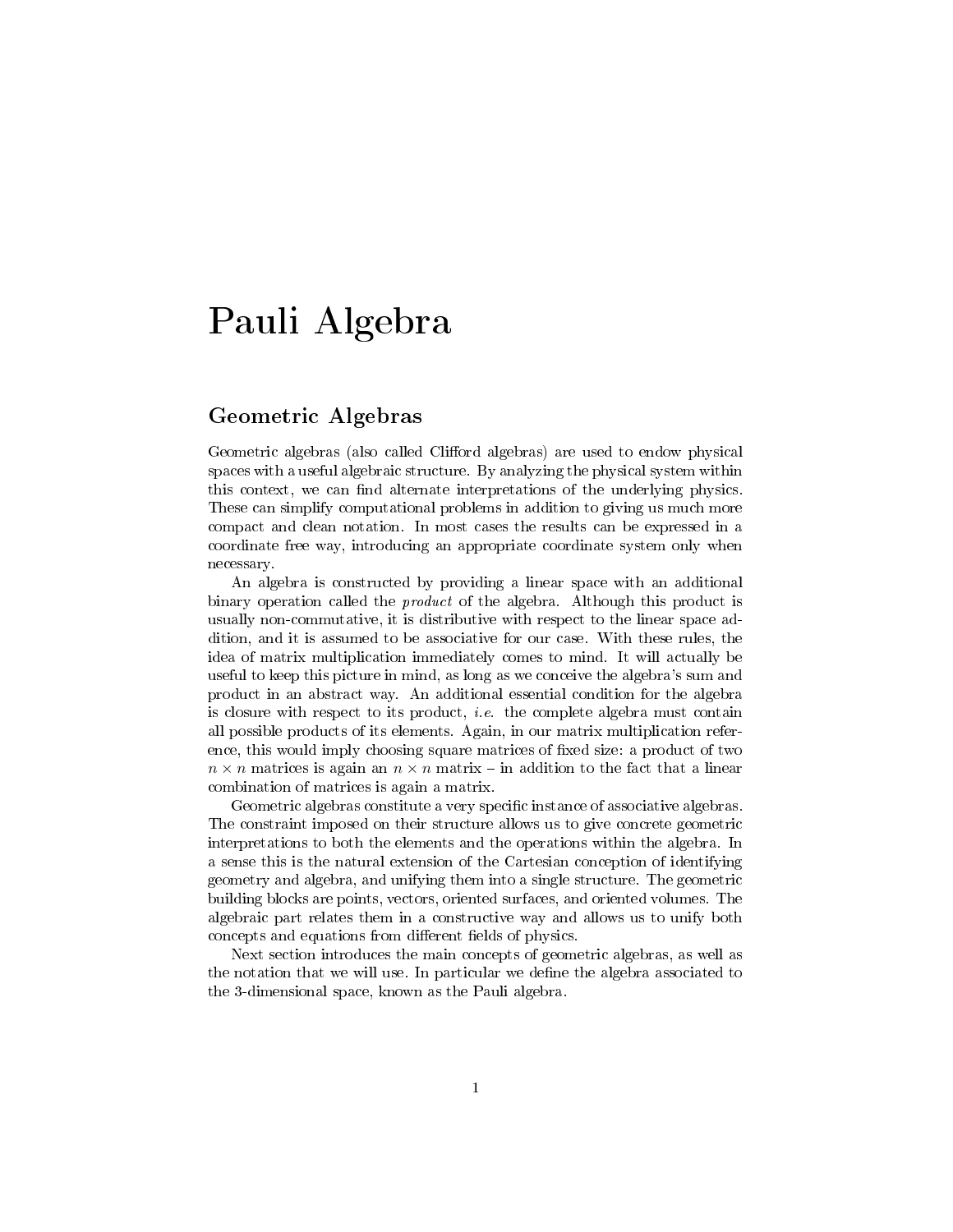#### Geometric Product of Vectors

We first want to build up the geometric algebra starting from a physical vector space V regarded as an underlying part of the larger linear space of the algebra  $\mathcal G$ . We also need to admit a metric defined by the usual dot product of two vectors  $\mathbf{a}, \mathbf{b} \in \mathbb{V}$ .

$$
\mathbf{a} \cdot \mathbf{b} = ab \cos \theta \tag{1}
$$

in terms of their magnitudes a and b, and the angle  $\theta$  between them, thus forcing us to include the real numbers  $\mathbb R$  as a linear subspace. This in turn provides the Clifford algebra with a *graded* structure where the scalars have grade zero and the physical vector space  $V$  has grade one. We next find the elements of grade two, called *bivectors*, by forming the "wedge"  $\wedge$  (or exterior or Grassmann) product of two vectors encoding the plane defined by them. Given that two collinear vectors do not form a plane,

$$
\mathbf{a} \wedge \mathbf{a} = 0. \tag{2}
$$

Applying this to the sum of two vectors  $a+b$  and using distributivity, we obtain the general antisymmetry property of the wedge product:

$$
\mathbf{a} \wedge \mathbf{b} = -\mathbf{b} \wedge \mathbf{a} \tag{3}
$$

Furthermore, the area of the the parallelogram formed by the two vectors is  $Area = ab |\sin \theta|$ , so the bivector represents an *oriented* surface (see Fig.1).

Clifford's stroke of genius converted Schwartz's inequality (for both the dot and wedge products) to an equality by dening the geometric product of two vectors **a** and **b** in  $\nabla$  as:

$$
\mathbf{a}\,\mathbf{b} = \mathbf{a}\cdot\mathbf{b} + \mathbf{a}\wedge\mathbf{b} \tag{4}
$$

and then building up the geometric algebra by demanding closure. This geometric product combines zero grade scalars with second grade bivectors with a resulting magnitude[1]:

$$
\|\mathbf{a}\,\mathbf{b}\| = ab \tag{5}
$$

Thus geometric algebras constrain the symmetric part of the product of two vectors to correspond to their dot product, as is evident in Eq.(4).

In order to close the algebra, we need to keep incorporating new multivectors of higher grade. The wedge product of two vectors gives a bivector, bivectors can now be wedged with another vector to produce a trivector, and so on. These additional structures represent oriented volumes (and hypervolumes) as illustrated in Fig.1 and will eventually close the algebra in a finite number of steps due to the antisymmetry property Eq.(3). With this geometric interpretation, the wedge product turns out to be associative. Because of their geometric liaison, multivectors are also very useful for interpreting the behavior of many familiar physical quantities as we will show below.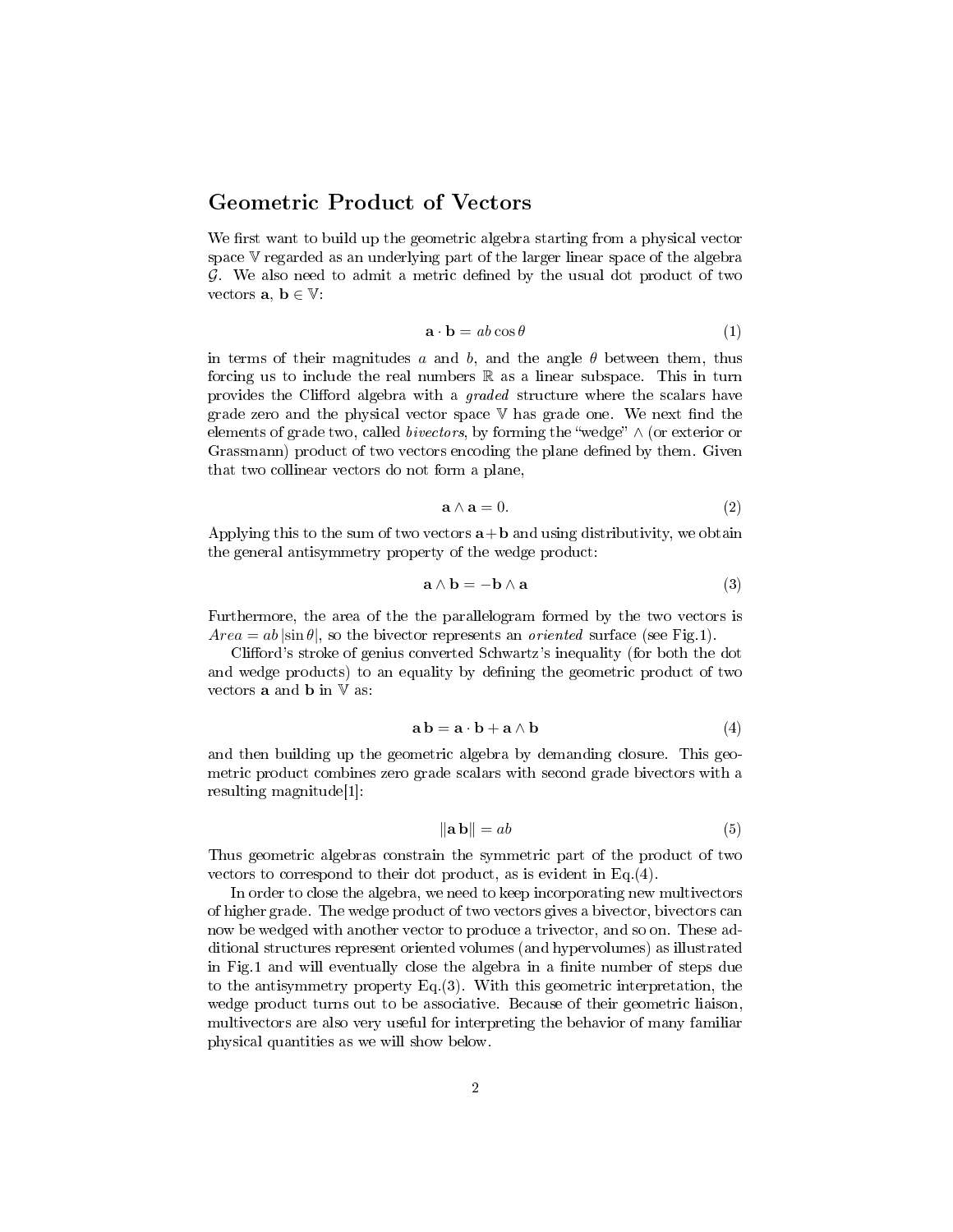

Figure 1: The wedge product of two vectors a, b is an oriented area, while the wedge of  $\mathbf{a}, \mathbf{b}, \mathbf{c}$  is an oriented volume.

#### Geometric Algebra in 3-d

Our main example is the Clifford algebra  $G_3$  associated to the three dimensional Euclidean space  $V = \mathbb{R}^3$ . This Pauli algebra<sup>[2]</sup> is eight dimensional and consists of linear combinations of multivectors of grades zero to three, i.e. scalars, 3-d vectors, 3-d bivectors, and 1-d trivectors (also called pseudoscalars). The basis element of the real line  $\mathbb R$  is the number 1. For  $\mathbb R^3$  we choose an orthonormal basis, namely three orthogonal unit vectors,  $e_1$ ,  $e_2$ ,  $e_3$ . The advantage of using orthonormality is that we can rely on the more versatile Clifford product in order to construct the subsequent multivector bases. For instance, the bivector basis element  $e_1 \wedge e_2$  turns out to be the same as the product  $e_1e_2$  in this case. The eight basis elements of the Pauli algebra are classified by grades in the following Table:

| $\lq$ rade | <b>Basis</b>             | "Complex form"                                | Space |
|------------|--------------------------|-----------------------------------------------|-------|
|            |                          |                                               |       |
|            | $e_1, e_2, e_3$          | $\mathbf{e}_1, \mathbf{e}_2, \mathbf{e}_3$    | ∏⊋ა   |
|            | $e_1e_2, e_2e_3, e_3e_1$ | $i\mathbf{e}_1, i\mathbf{e}_2, i\mathbf{e}_3$ |       |
|            | $e_1e_2e_3$              |                                               |       |
|            |                          |                                               |       |

Notice that the three resulting unit bivectors square to -1 instead of 1. This follows from their antisymmetry as illustrated with the first one:

$$
\mathbf{e}_1 \mathbf{e}_2 = \mathbf{e}_1 \wedge \mathbf{e}_2 = -\mathbf{e}_2 \wedge \mathbf{e}_1 = -\mathbf{e}_2 \mathbf{e}_1 \tag{6}
$$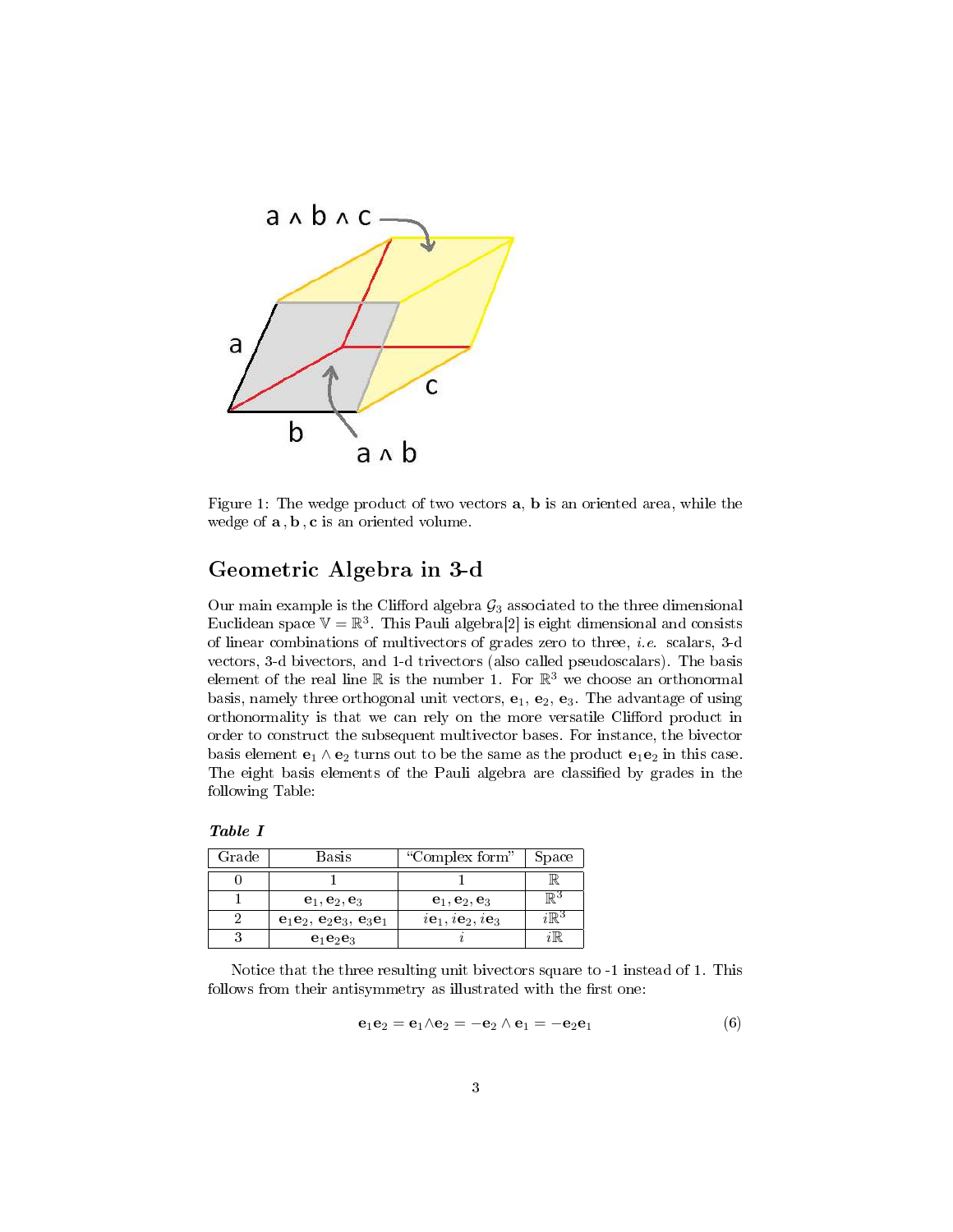and hence  $({\bf e_1 e_2})^2 = {\bf e_1 e_2 e_1 e_2} = -({\bf e_1 e_1})({\bf e_2 e_2}) = -1.$ 

This is also true for the pseudoscalar (unit trivector):

$$
({\bf e}_1 {\bf e}_2 {\bf e}_3)^2 = {\bf e}_1 {\bf e}_2 {\bf e}_3 {\bf e}_1 {\bf e}_2 {\bf e}_3 = -1 \tag{7}
$$

It can also be appreciated from Fig.1 that this trivector  $e_1e_2e_3$  represents the (right handed) oriented unit cube. At the same time we can use this property, Eq.(7), together with the fact that it commutes with all the basis elements, to identify it with the imaginary unit  $i$  (in an algebraic sense). This is the actual meaning of the third column in Table I.

In summary, we can take i as the basis element of the trivectors, and  $\{i\mathbf{e}_k\}$ as the basis of the bivectors for the Pauli algebra. In other words, every vector  $\mathbf{a} \in \mathbb{R}^3$  has a corresponding dual bivector  $\mathcal{A} = i\mathbf{a}$ , and vice versa,  $\mathbf{a} = -i\mathcal{A}$ . This duality associates a vector **a** normal to the surface defined by the bivector  $A$  in a natural way.

For the present example  $G_3$  the duality property is expressed as:

$$
\mathbf{a} \wedge \mathbf{b} = i\mathbf{a} \times \mathbf{b} \tag{8}
$$

in terms of the unit pseudoscalar i. Two main features distinguish Grassmann's wedge product from Gibbs's cross product:

a) the  $\wedge$  is well defined for any number of dimensions (as well as for pseudo-Euclidean spaces), and

b) the  $\land$  is associative while the  $\times$  fulfills Jacobi's identity.

For the particular case of the Pauli algebra we can thus rewrite the defining Eq. $(4)$  as:

$$
\mathbf{a}\,\mathbf{b} = \mathbf{a}\cdot\mathbf{b} + i\mathbf{a} \times \mathbf{b} \tag{9}
$$

in terms of the usual dot and cross products between two 3-dimensional vectors.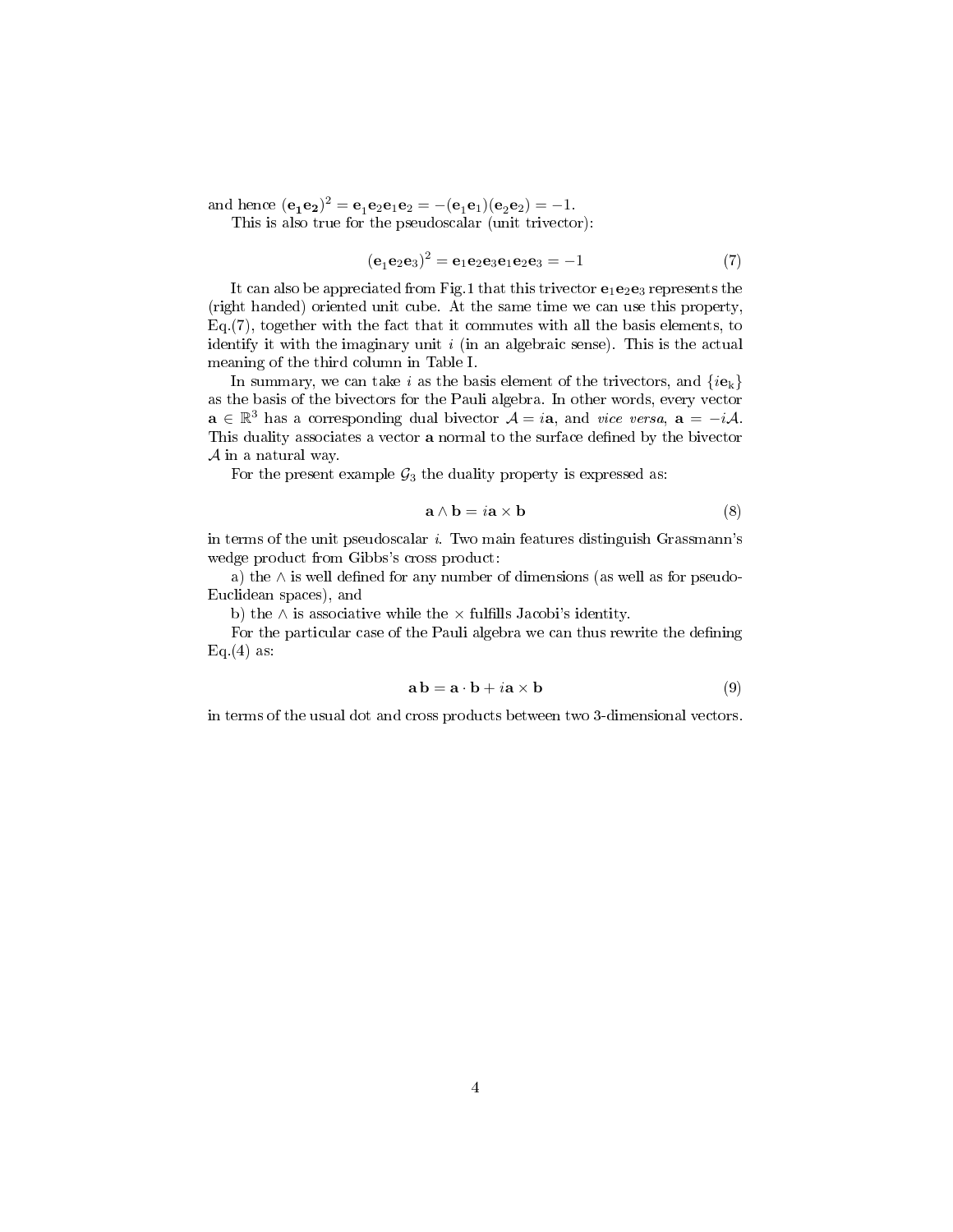### Example: The Inertia Tensor

#### Angular Velocity and Angular Momentum Vectors

The classical mechanics formula for the angular momentum vector in terms of the mass m, the position vector r, and the velocity v is  $\mathbf{L} = m \mathbf{r} \times \mathbf{v}$ , with corresponding dual bivector  $\mathcal{L}=i\mathbf{L}$ . For any particle rotating with angular velocity  $\omega$  the tangential velocity is given by  $\mathbf{v} = \omega \times \mathbf{r}$ . Consider a rigid body rotating about some axis (see Fig.2). Each particle will have the same angular velocity  $\omega$ . Using Eq.(8) the total angular momentum of the rigid body can be written in terms of the Clifford product in Eq. $(9)$  by summing over all the particles  $k=1:N$ ,

$$
\mathbf{L} = \sum_{k}^{N} m_{k} \mathbf{r}_{k} \times (\boldsymbol{\omega} \times \mathbf{r}_{k})
$$
  
\n
$$
= -i \sum_{k}^{N} m_{k} \mathbf{r}_{k} \wedge (\boldsymbol{\omega} \times \mathbf{r}_{k})
$$
  
\n
$$
= -i \sum_{k}^{N} m_{k} \mathbf{r}_{k} (\boldsymbol{\omega} \times \mathbf{r}_{k})
$$
  
\n
$$
= \sum_{k}^{N} m_{k} \mathbf{r}_{k} (\mathbf{r}_{k} \wedge \boldsymbol{\omega})
$$
  
\n
$$
= \int_{0}^{N} \mathbf{r} (\mathbf{r} \wedge \boldsymbol{\omega}) dm
$$
 (10)

where the last step is an abstraction from a finite number of point particles to a mass distribution over the rigid body.

The inertia tensor plays the role of the mass (tensor) for rotational motion: the angular momentum vector  $\bf{L}$  is obtained as the (scalar) product of the inertia tensor  $\mathcal I$  with the angular velocity vector  $\boldsymbol{\omega}$ . We can describe  $\mathcal I$  is a "one-slot" machine sending vectors to vectors, so its matrix representation has two indices. In other words, it is a linear mapping  $\mathcal{I}: \mathbb{R}_3 \to \mathbb{R}_3$ , and hence  $\mathbf{L} = \mathcal{I}(\boldsymbol{\omega})$ .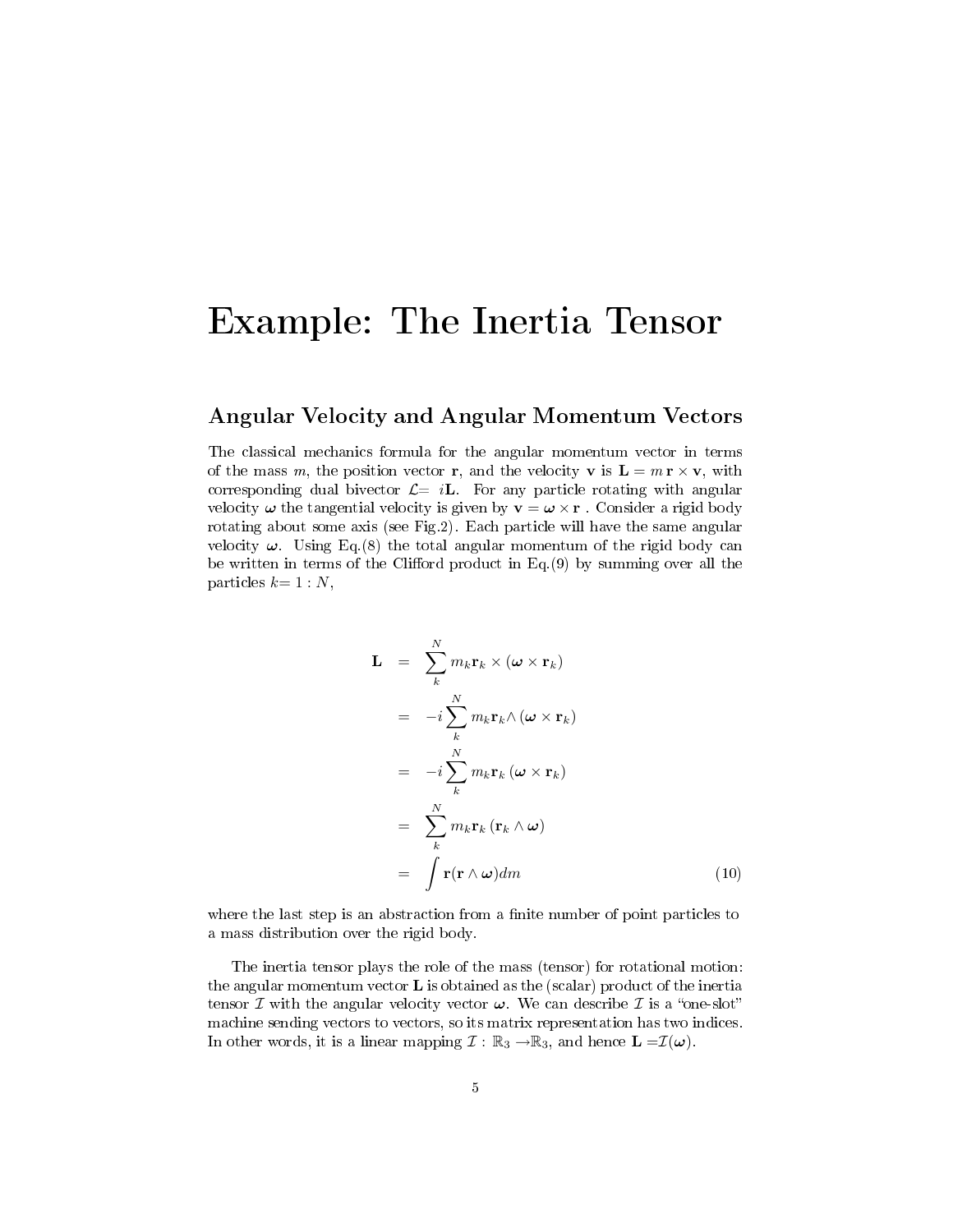

Figure 2: All points in a rigid body rotate about the rotation axis (here, indicated by an x) at the same angular velocity,  $\omega$ .

#### Moment of Inertia for an Axisymmetric Body

Eq.(10) defines the inertia tensor as a linear function *i.e.* given any vector **A** the image vector  $\bf{B}$  is given by:

$$
\mathbf{B} = \mathcal{I}(\mathbf{A}) = \int \mathbf{r} \left( \mathbf{r} \wedge \mathbf{A} \right) dm \tag{11}
$$

and the matrix elements  $I_{kl}$  with respect to the given orthonormal basis  $\{e_k\}$ can be extracted as the projection:

$$
I_{kl} = \mathbf{e}_k \cdot \mathcal{I}(\mathbf{e}_l). \tag{12}
$$

This 3x3 matrix  ${I_{kl}}$  is symmetric and includes the moments and products of inertia with respect to the original basis.

Let us now look at a concrete simple example. Using Eq. (10), it is straightforward to find the inertia tensor for a rotating rod and write it in a coordinate-free way. Consider a thin rod of length a extending from  $-a/2$  to  $a/2$  and rotating about an arbitrary axis passing through its center (see Fig.3).

Choosing s as the integration variable,  $dm = m ds/a$ , and  $\mathbf{r} = s\hat{\mathbf{n}}$  in terms of the unit vector  $\hat{\mathbf{n}}$  along the rod:

$$
\mathcal{I}(\omega) = \int_{-a/2}^{a/2} s \hat{\mathbf{n}} (s \hat{\mathbf{n}} \wedge \omega) \frac{m ds}{a}
$$

$$
= \frac{m a^2}{12} \hat{\mathbf{n}} (\hat{\mathbf{n}} \wedge \omega)
$$
(13)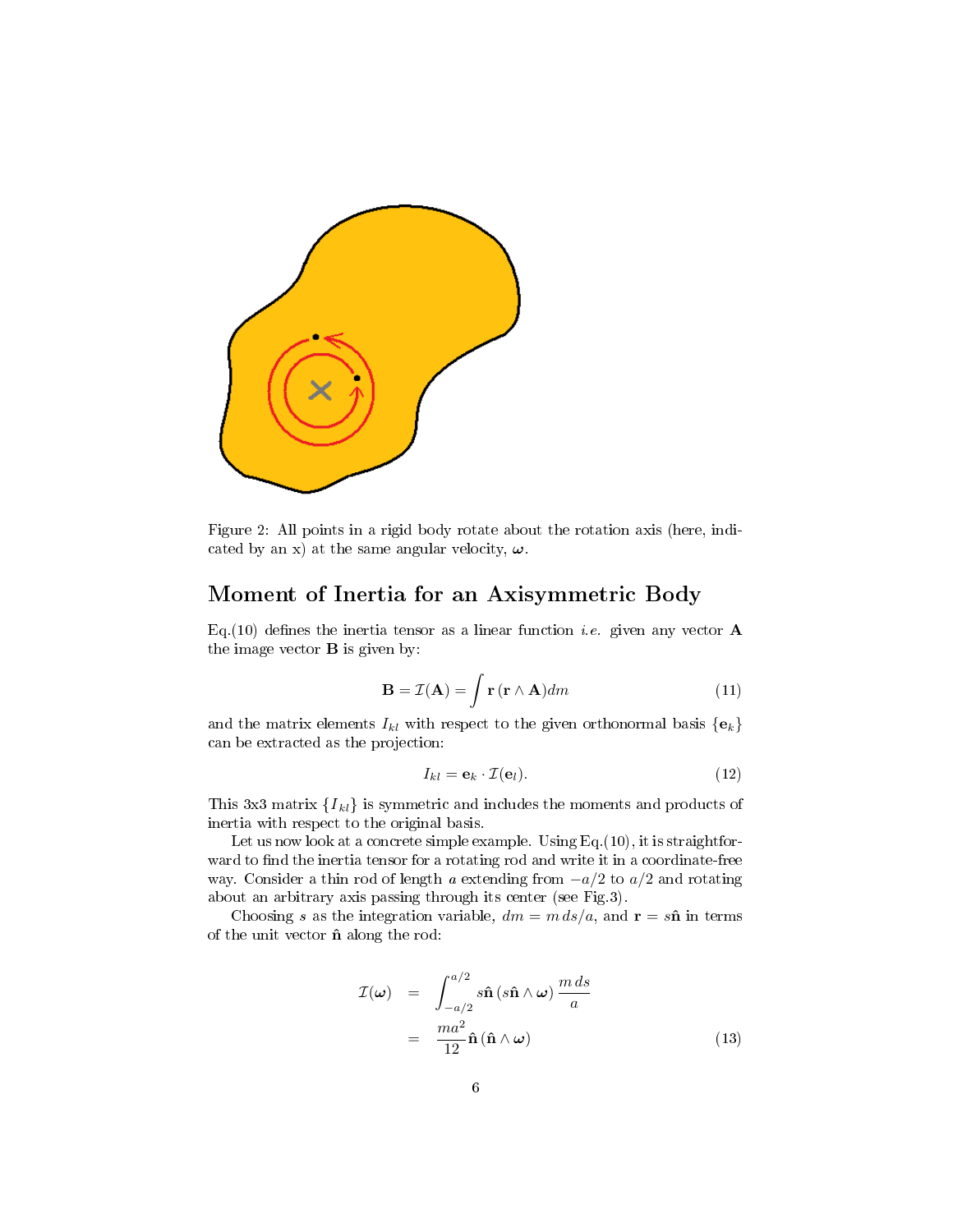

Figure 3: A thin rod of length a rotating about its center at angular velocity ω.

This result can be rewritten in terms of geometric products only, using  $\hat{\mathbf{n}} \wedge \mathbf{z}$  $\omega = (\hat{\mathbf{n}}\omega - \omega \hat{\mathbf{n}})/2$  from Eq.(4). This yields a more symmetric form:

$$
\mathcal{I}(\mathbf{A}) = \frac{ma^2}{24} (\mathbf{A} - \hat{\mathbf{n}} \mathbf{A} \hat{\mathbf{n}}).
$$
 (14)

The second term  $A' = -\hat{n}A\hat{n}$  has a simple geometric interpretation:  $A'$  corresponds to the vector  ${\bf A}$  reflected with respect to the plane  $i{\bf \hat{n}}.$ 

#### Axially Symmetric Case

Let us next consider the more general case of an axially symmetric body rotated about an arbitrary axis  $\omega$ . Given that the inertia tensor is symmetric, it can be diagonalized with corresponding orthogonal eigenvectors. The eigenvalues  $\{I_1,$  $I_2, I_3$  are real numbers and represent the principal moments of inertia. Define  ${f_1, f_2, f_3}$  as the respective unit vectors along the principal axes of the rigid body, and assume that  $f_3$  is the symmetry axis, so that the two moments of inertia associated to the plane if 3 are equal, i.e.  $I_1 = I_2$ .

In the body-fixed basis (see Fig.4), the inertia tensor can be written in terms of the components of  $\omega$  as:

$$
\mathcal{I}(\omega) = I_1 \omega_1 \mathbf{f}_1 + I_2 \omega_2 \mathbf{f}_2 + I_3 \omega_3 \mathbf{f}_3
$$
  
\n
$$
= I_1(\omega_1 \mathbf{f}_1 + \omega_2 \mathbf{f}_2) + I_3 \omega_3 \mathbf{f}_3
$$
  
\n
$$
= I_1 \omega + (I_3 - I_1) \omega_3 \mathbf{f}_3.
$$
 (15)

The last term contains the component of  $\omega$  along the symmetry axis and can be rewritten in terms of the geometric product: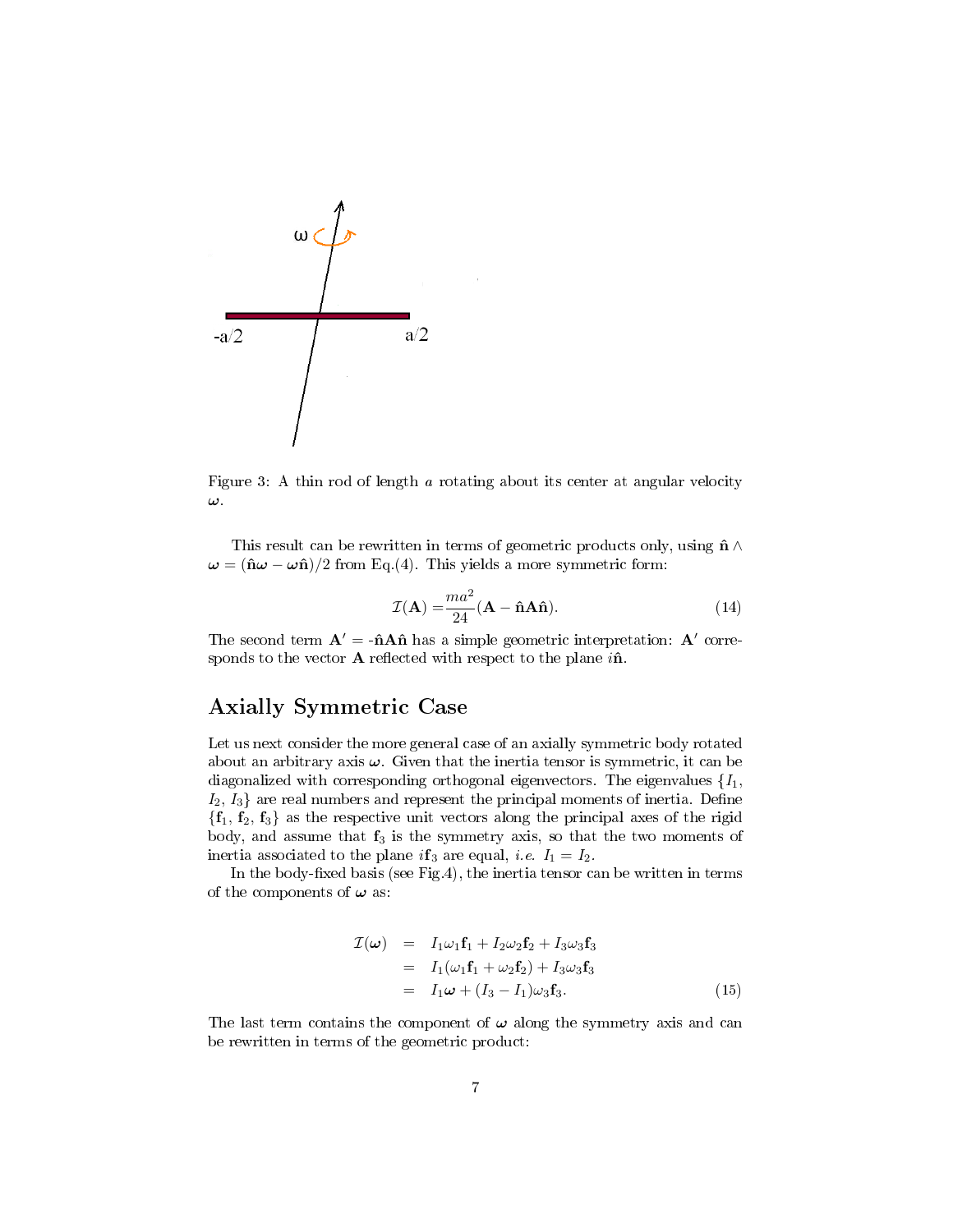

Figure 4: An axisymmetric rigid body rotated about the arbitrary axis  $\omega$ . Due to the symmetry of the system  $I_1 = I_2$ .

$$
\begin{array}{rcl}\n\omega_3 & = & \omega \cdot \mathbf{f}_3 \\
& = & \frac{1}{2} (\mathbf{f}_3 \omega + \omega \mathbf{f}_3).\n\end{array} \tag{16}
$$

Substituting back in Eq.(15) we obtain the desired form for the inertia tensor for the case of an axisymmetric body[?]:

$$
\mathcal{I}(\mathbf{A}) = \frac{1}{2}(I_1 + I_3)\mathbf{A} + \frac{1}{2}(I_3 - I_1)\mathbf{f}_3\mathbf{A}\mathbf{f}_3
$$
\n(17)

expressed as a linear transformation from vectors to vectors.

Written in this form the inertia tensor for any axisymmetric rigid body appears as a simple generalization of the much simpler case of a rotating rod. In what follows we will deal with the non-trivial case of bivector valued mappings of bivectors and will be able to find very similar algebraic expressions to the ones above, but with a different geometric interpretation.

#### Biforms in Physics: Mapping Bivectors to Bivectors

When we considered the inertia tensor above we used vectors to define the rotation axes. In order to generalize rotations to higher dimensions we need to define them with respect to a plane defined by a bivector. For the 3-d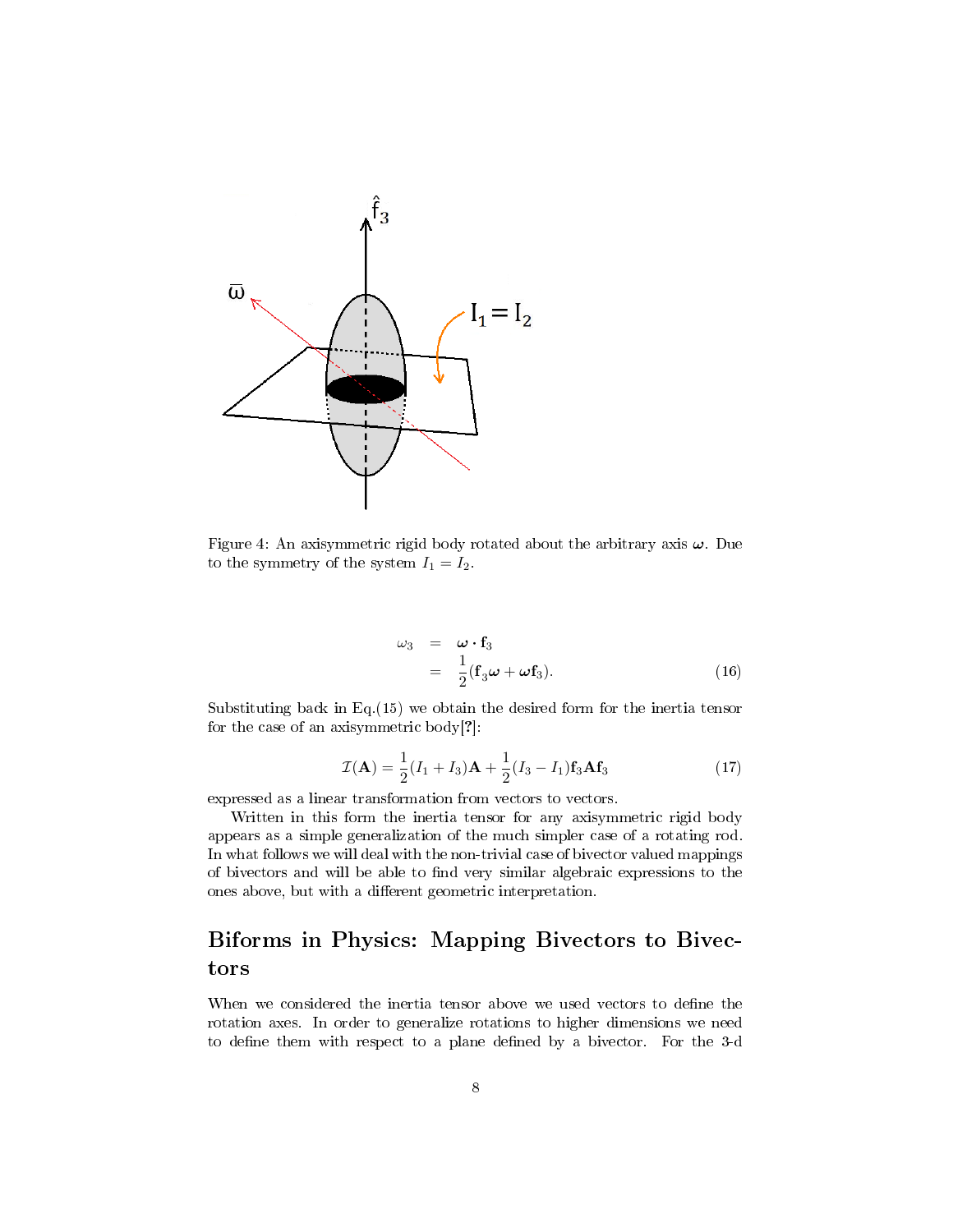Pauli algebra, we can still use Table I and let the vector  $\omega$  be replaced by the corresponding bivector

$$
\Omega = i\omega \tag{18}
$$

which defines the plane perpendicular to the  $\omega$  axis. This can indeed be interpreted as an imaginary vector in a pure algebraic sense.

On the other hand, we also know that the angular momentum  $L$  behaves as a vector with respect to rotations but not with respect to inversions or reflections. We saw in section that angular momentum can also be correctly described as a bivector. We thus define the bivector

$$
\mathcal{L} = \mathbf{r} \wedge \mathbf{p} = i\mathbf{r} \times \mathbf{p} = i\mathbf{L}.\tag{19}
$$

For instance, for a particle moving in a central potential, the bivector  $\mathcal L$  is conserved and hence defines the fixed plane of the orbit.

For the case of a rigid body we have to sum over all the particles (or integrate over the mass distribution) as in Eq. (10) :

$$
\mathcal{L} = i \int \mathbf{r}(\mathbf{r} \wedge \boldsymbol{\omega}) dm
$$
  
=  $i \int \frac{1}{2} (r^2 \boldsymbol{\omega} - \mathbf{r} \omega \mathbf{r}) dm$   
=  $\int \frac{1}{2} (r^2 \Omega - \mathbf{r} \Omega \mathbf{r}) dm$  (20)

The inertia tensor now becomes a *biform*, *i.e.* a bivector valued linear transformation of bivectors. Thus the inertia tensor  $\mathcal I$  is reinterpreted as mapping the plane defined by a bivector  $\mathcal B$  to a new plane  $\mathcal C$ :

$$
\mathcal{C} = \mathcal{I}(\mathcal{B}) = \int \frac{1}{2} (r^2 \mathcal{B} - \mathbf{r} \mathcal{B} \mathbf{r}) dm
$$
 (21)

This in turn leads directly to the analogue of Eq. (17):

$$
\mathcal{L} = \mathcal{I}(\Omega) = \frac{I_1 + I_3}{2} \Omega + \frac{I_3 - I_1}{2} \mathbf{f}_3 \Omega \mathbf{f}_3 \tag{22}
$$

as a mapping from bivectors to bivectors for the axisymmetric case.

We would like to emphasize that, although this last equation looks almost identical to Eq.  $(17)$  they are conceptually different. While the latter refers to a second rank tensor mapping vectors to vectors, Eq.  $(22)$  is a biform, *i.e.* a bivector valued transformation of a bivector.